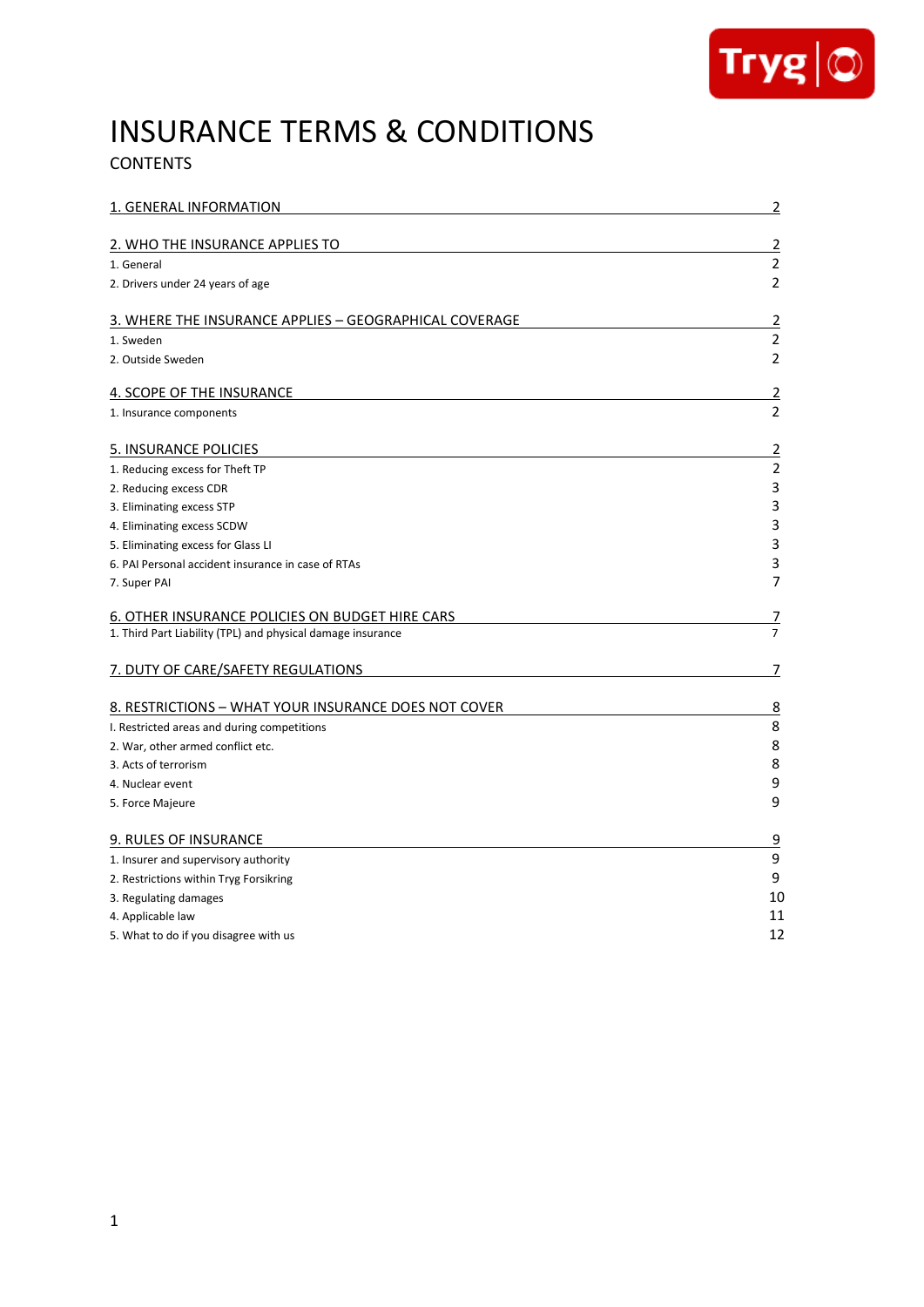# 1. GENERAL INFORMATION

All cars have comprehensive insurance, but there is an excess for physical damage and theft. These can largely be reduced by purchasing excess insurance from Tryg Forsikring NUF, which we will arrange for you, when hiring your vehicle. The young driver excess for drivers under 24 years of age cannot be reduced.

# 2. WHO THE INSURANCE APPLIES TO

# 2.1 General

This insurance policy applies to the person who is the policyholder and the person who hires the vehicle, as well as any additional drivers declared by the hirer in the hire agreement. Motor insurance, roadside recovery insurance and PAI also apply to passengers in the vehicle. Where we use the words 'you' or 'your' in this policy wording, we are referring to everyone who the insurance applies to.

This policy applies to all persons hiring a vehicle who have reached 19 years of age and have held a driving licence for at least 1 year. If you are registering any extra drivers, this/these driver(s) must also satisfy these conditions and must present their driving licence to Budget. Only the persons named in the hire agreement are entitled to drive the vehicle. Family members of the hirer may also use the vehicle with the consent and at the risk of the hirer.

## 2.2 Drivers under 24 years of age

Drivers under 24 years of age are subject to a young driver excess of an additional SEK 2,500 for self-inflected damage.

# 3. WHERE THE INSURANCE APPLIES – GEOGRAPHICAL COVERAGE

## 3.1 Sweden

This policy is valid in Sweden.

## 3.2 Outside Sweden

This policy also applies outside of Sweden, provided that the vehicle lender has consented to such in writing.

# 4. SCOPE OF THE INSURANCE

## 4.1 Insurance components

This policy covers the insurance components indicated in the specification in your hire agreement.

# 5. INSURANCE POLICIES

## 5.1 Reducing excess TPI

#### Theft Protection Insurance – TPI

Theft Protection Insurance limits the hirer's financial liability in case of theft or break-in of vehicle, or attempted theft or break-in of vehicle.

The hirer's excess is indicated in the Insurance Product Information Document (IPID).

Damages must always be reported immediately to the Budget location that you hired the vehicle from. The hirer must fill in, sign and submit a claims form to Budget, and also file a police report,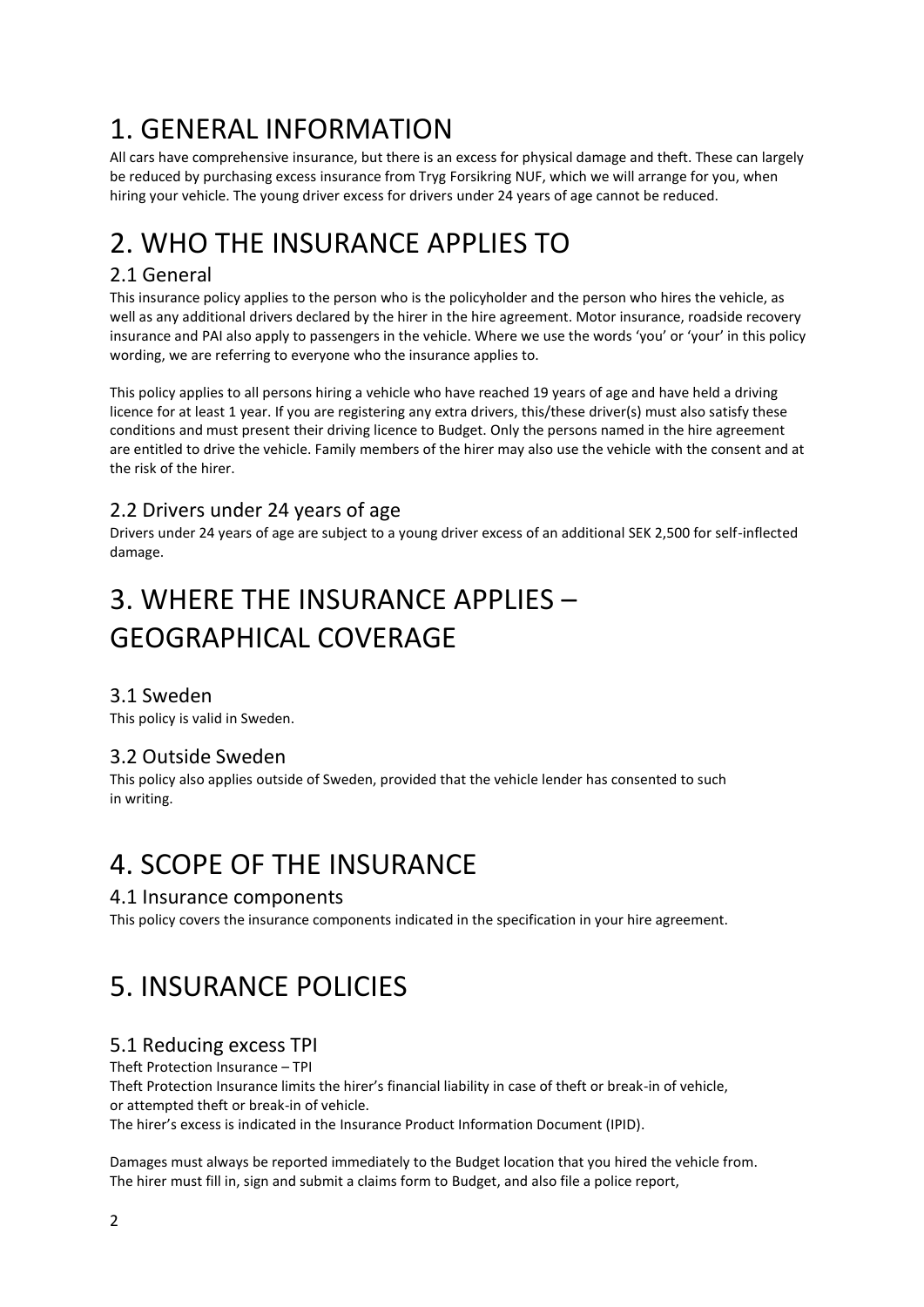in order for the theft insurance to be valid. The hirer himself/herself is responsible for reporting the theft or break-in to the police.

# 5.2 Reducing excess CDI

### Collision Damage Insurance CDI

This excess reduction policy reduces the hirer's costs in the event of damage to the vehicle in the following cases: Physical vehicle damage, third-party motor traffic damage, fire damage, and towing and recovery provided such damage has not been caused by fraud, theft, or attempted theft. The hirer's excess is indicated in the Insurance Product Information Document (IPID).

Damages must always be reported immediately to the Budget location that you hired the vehicle from. The hirer must fill in, sign and submit a claims form to Budget in order for the excess reduction policy to be valid.

# 5.3 Eliminating excess STPI

#### Super Theft Protection STPI

STPI Super Theft Insurance reduces the hirer's financial liability in case of theft, attempted theft, or break-in to an excess of SEK 0. This excess elimination policy (STPI) cannot be signed unless a theft protection policy (TPI) has also been signed. STPI can only be signed together with SCDI. Damages must always be reported immediately to the Budget location that you hired the vehicle from. The hirer must fill in, sign and submit a claims form to Budget, and also file a police report, in order for this theft insurance to be valid. The hirer him/herself is responsible for reporting the theft or break-in to the police. The excess for light goods vehicles up to 3.5 tonnes cannot be eliminated, but can instead be reduced to SEK 2,500 by signing an STPI. The hirer's excess is indicated in the Insurance Product Information Document (IPID).

## 5.4 Eliminating excess SCDI

#### Super Collision Damage Insurance SCDI

SCDI reduces your excess to SEK 0 for physical vehicle damage, third-party motor traffic damage, fire damage, and towing and rescue provided such damage has not been caused by fraudor theft using the vehicle key. This excess elimination policy cannot be signed unless you have signed a (CDI). SCDI can only be signed together with STPI. The hirer's excess is indicated in the Insurance Product Information Document (IPID).

Damages must always be reported immediately to the Budget location that you hired the vehicle from. The hirer must fill in, sign and submit a claims form to Budget, in order for the excess reduction policy to be valid. The excess for light goods vehicles up to 3.5 tonnes cannot be eliminated. Instead, this excess can be reduced to SEK 2,500.

## 5.5 Glass Insurance LI

Glass insurance covers the costs of replacing the glass in the vehicle in case of damage caused by sudden, external factors. Also applies to glass sunroofs. The hirer's excess is reduced to SEK 0 if he/she signs for Glass Insurance.

# 5.6 Personal accident, healthcare and travel insurance in case of traffic

## accidents

PAI - Personal Accident Insurance.

This policy covers both the driver and all passengers in the vehicle.

This policy is comprised of four components: Personal accident Healthcare Transport of personal possessions from the car to your home in the event of an accident Sudden damage to vehicle interior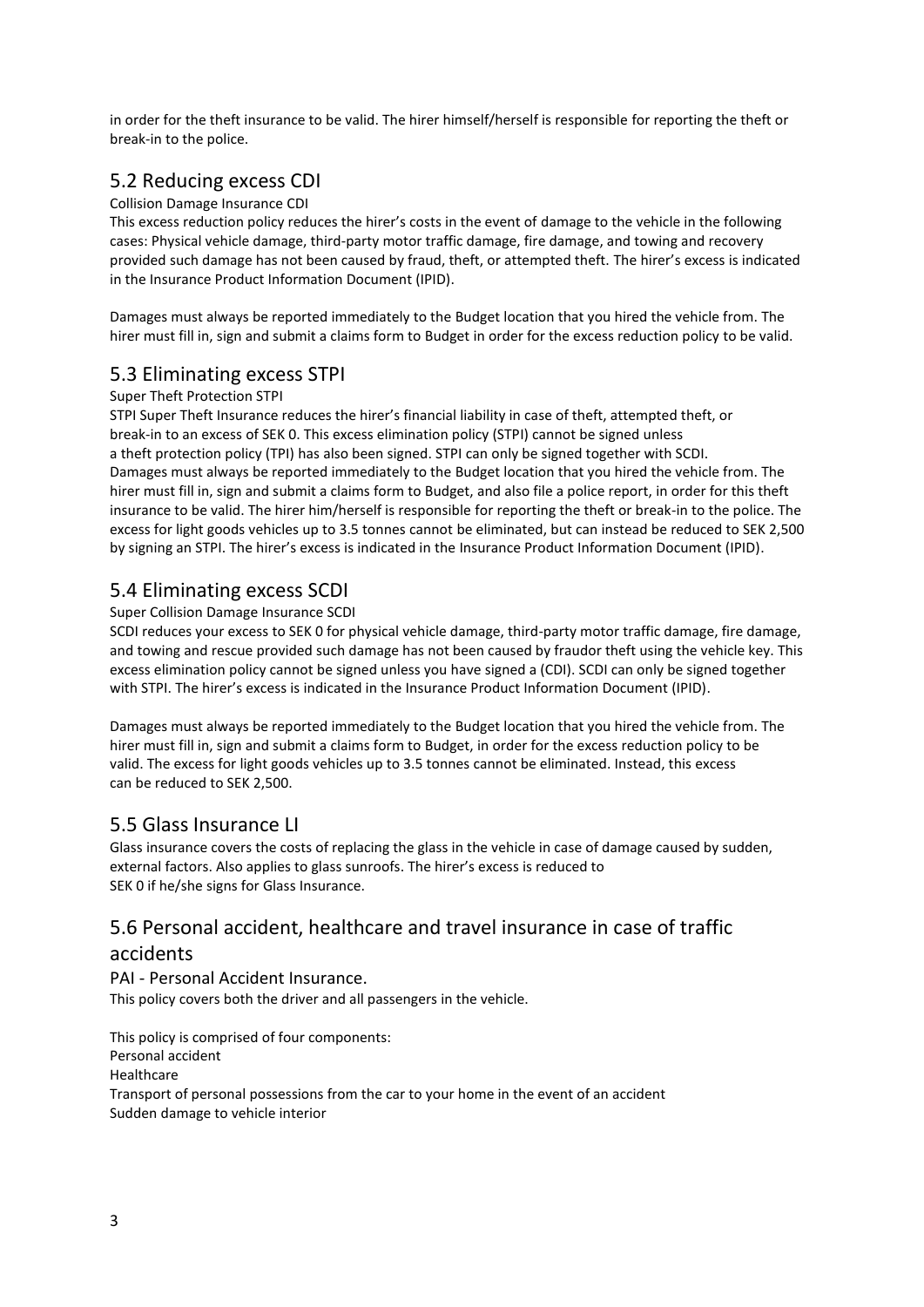### 5.6.1 Personal accident

#### **This policy covers:**

• Personal accidents which you suffer as a result of travelling in an insured vehicle. Personal accidents, meaning physical injury, which you suffer involuntarily due to a sudden external event, external violence against your body as a result of travelling in an insured vehicle.

#### **It does not cover:**

- Deterioration of health if medical experience indicates that such deterioration likely would have occurred even if the accident had not occurred.
- Injuries suffered as a result of you committing or participating in an intentional criminal act which could result in imprisonment under Swedish law.

#### Medical invalidity

The maximum compensation for medical invalidity is SEK 500,000/person.

#### **You may receive compensation for:**

*Medical invalidity*

- Medical invalidity is the impairment of physical or psychological function that is certified independent of the policyholder's profession, working conditions, or free-time interests.
- It should be possible to certify this functional impairment objectively. Persistent pain, loss of internal organs, and loss of sensory functions also constitute medical invalidity.

#### **It does not cover:**

- Loss of capacity to work (financial invalidity).
- A functional impairment that cannot be objectively certified.
- More than 100% invalidity for one and the same accident.

#### **How the degree of invalidity is determined**

The degree of medical invalidity is determined in accordance with the industry-wide table applicable at time of payout.

#### **Amount of compensation**

Compensation shall be paid out to the sum of insurance that corresponds to the degree of medical invalidity. If your functional ability was previously impaired, this degree of medical invalidity is deducted from this impairment. If your functional ability can be improved by the use of prosthetics, the degree of invalidity is determined taking into consideration the function of the prosthesis. This impairment is certified regardless of the degree to which the policyholder's capacity to work has been reduced.

#### **Right to compensation**

The policyholder's right to compensation for invalidity takes effect if the accident has led to a permanent reduction in his/her physical function, and this condition is stable and not life-threatening. Stable means that the condition is not changing, either for the better or for the worse.

In the case of medical invalidity, the policyholder's right to compensation for invalidity takes effect no earlier than twelve months after the accident occurs. However, the assessment of degree of invalidity may be postponed for as long as necessary according to medical experience or with respect to current rehabilitation options. If, when the invalidity arises, the definitive degree of medical invalidity cannot be assessed, an advance may be paid out to the policyholder as soon as this is possible. This payout shall be equivalent to the medical invalidity that can be assured. Once the final assessment of degree of invalidity has been made, a sum equivalent to the percentage increase in degree of invalidity shall be paid out. Compensation shall be paid out to the policyholder.

In the event of death before the right to compensation for invalidity takes effect, no compensation for invalidity will be paid out. If the right to compensation for invalidity has taken effect, the sum equivalent to the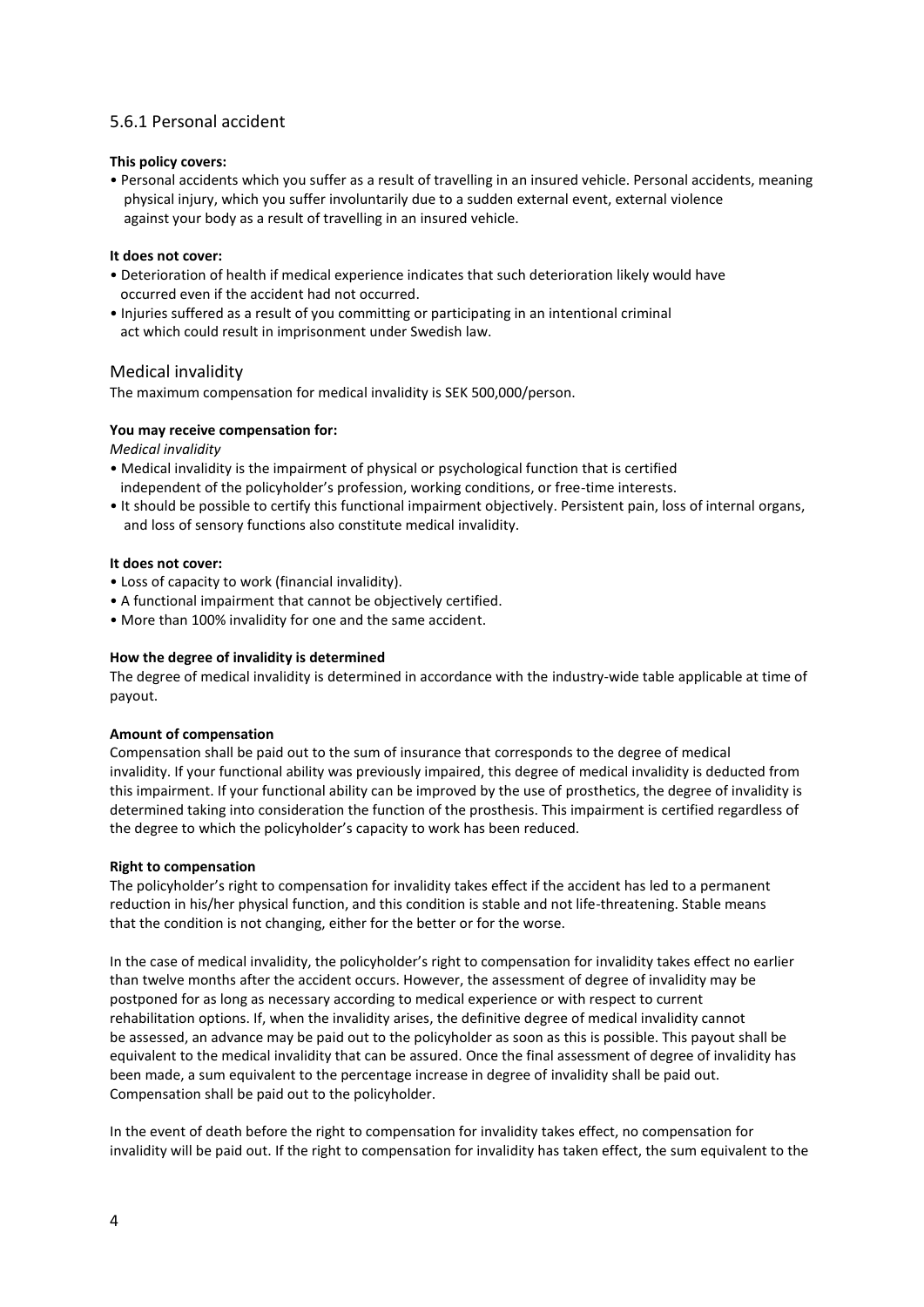definitive degree of medical invalidity that was assured and considered to have been present upon death shall be paid out.

#### **Your right to reassessment**

If injuries suffered in an accident cause the policyholder's physical function to worsen significantly after Tryg Forsikring has made a final decision regarding the policyholder's right to compensation on the grounds of injury, the policyholder shall have the right to have his/her degree of invalidity reassessed based on his/her new circumstances. Reassessment is permitted if the policyholder notifies Tryg Forsikring in writing of his/her desire for a reassessment within ten years of the accident, at the same time providing information on those circumstances which might entitle him/her to a reassessment.

### Medical, dental and travel expenses in the event of injury

#### **General**

In the event of an injury suffered by the policyholder, this policy covers the policyholder's costs for medical care and treatment by a physician or dentist, and costs for travel within five years after the accident which caused the injury. This policy only covers costs which would have been compensated if the policyholder had been subject to general health insurance in Sweden.

#### **You may receive compensation for:**

*Medical expenses*

- Necessary and reasonable costs for medical care and treatment by a licensed physician, medical care at a hospital, and treatment prescribed by a physician for treating the injury.
- Medical care and treatment in Sweden, subject to such treatment being administered by a physician who is connected with a general insurance policy or has a medical care agreement with the healthcare ombudsman.
- Costs for medical care with a physiotherapist or costs for other treatment in Sweden, subject to this treatment being administered on the orders of a physician who is connected with a general insurance policy or has a medical care agreement with the healthcare ombudsman.

#### *Treatment costs for dental damage*

• This policy covers necessary and reasonable costs for treatment performed by a licensed dental professional who is subject to a general insurance policy in Sweden

#### **Amount of compensation**

In the event that treatment comprises a single implant, compensation shall be provided to a maximum of 50% of the price base amount. In the event of implants in the form of bridge therapy, compensation shall be provided to a maximum of 50% of the price base amount per implant fixture, and to no more than a price base amount for the entire implant treatment. Price base amounts applicable at time of payout shall be applied. Treatment and expenses must be approved by Tryg Forsikring in advance. However, reasonable costs shall be reimbursed for any urgent treatment that is required even if such have not been approved.

The policyholder must find a dentist and report the damage without delay. An investigation must be enclosed with the report using the form provided by Tryg Forsikring.

If, in the event of an accident, the policyholder exhibits pathological changes or changes that are otherwise abnormal for his/her age, compensation shall only be provided for that damage that it can be assumed would have occurred if these changes had not been present when the damage occurred.

Damage to fixed prostheses is covered according to the rules that apply for damage to natural teeth. This also applies to removable prostheses which were in place in the policyholder's mouth at the time they were damaged.

If the insurer has provided compensation for final treatment of dental damage, the insurance policy will not provide further compensation. However, compensation can be provided in the case of deterioration which could not have been predicted during final treatment and which is due to the damage or injury suffered during the accident. This must occur no later than five years after final treatment is completed.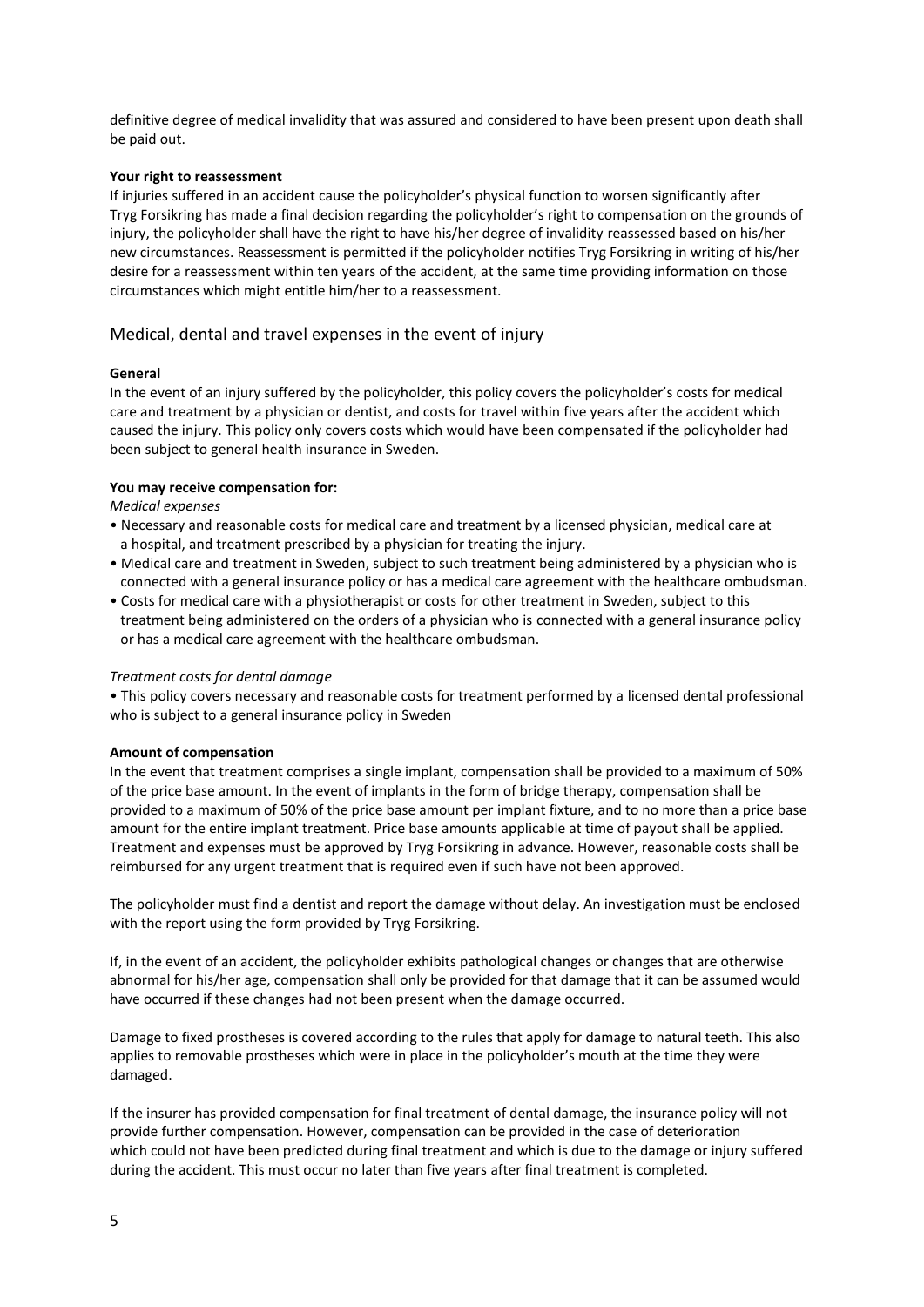For policyholders under 25 year of age, the following also applies:

If final treatment must be postponed to a later point in time due to the age of the policyholder, costs for such delayed treatment shall also be covered, subject to Tryg Forsikring reaching a decision before the policyholder reaches 25 years of age and approving the delayed treatment, and up to a maximum of 30 years of age.

#### *Travel expenses*

• This policy covers expenses for necessary travel for such medical care and treatment

 as is required for the damage or injury. Travel must be endorsed by a licensed physician or dentist. Travel expenses shall be reimbursed to no more than an amount equivalent to the excess determined by the relevant county council. Additional costs for travel between a fixed or ordinary place of residence and a place of work or school during urgent treatment for the damage or injury, provided the damage or injury suffered during the accident has impaired the policyholder's ability to travel such that special means of transport must be arranged in order for the policyholder to be able to attend work or school as normal. The cheapest means of transport permitted by the health of the policyholder must be used. This need must be verified by a licensed physician.

#### Please note the following in particular:

Travel to and from a fixed place of work can be compensated by the policyholder's employer or the Swedish Social Insurance Agency (Försäkringskassan). Travel to and from a medical care facility is compensated by the county council. Compensation must therefore be requested from these places in the first instance.

#### **This policy does not cover:**

- Loss of income.
- Costs in case of illness.
- Costs for private medical care and treatment, and private operations and associated medical care costs. See instead 5.6.2.
- Medical expenses or travel expenses once compensation for definitive medical invalidity has been paid out.
- Dental damage caused by chewing or biting.
- Costs for travel to and from private medical care. See instead 5.6.
- Costs for travel with a private car that has been hired free of charge, or a company car etc. where no costs have been incurred.
- Costs that have been compensated by another party according to a special law or regulation, international convention, collective bargaining agreement, or other compensation body that can be claimed for the insurance case.

#### Compensation in case of death

Compensation of SEK 100,000 shall be paid out if the policyholder dies within three years of the accident as a result of the aforementioned accident.

#### **Who receives the compensation?**

Compensation is paid out to the estate of the policyholder.

#### Crisis counselling

Reasonable costs shall be covered for crisis counselling with an authorised psychologist if you have suffered a severe reaction as a result of damage or an injury that resulted from travelling with an insured hire car. This insurance protection is limited to 10 sessions per person within a period of 12 months from the time of injury. Choice of therapist/psychologist shall be made through contact with Tryg Forsikring. Treatment shall be performed in Sweden.

#### 5.6.3 Transport of personal possessions from the car to your home in the event of an accident

Compensation is offered to cover the costs of getting your personal possessions back to your home in the event of a traffic accident.

Personal possessions means personal possessions in the interior compartment of the car.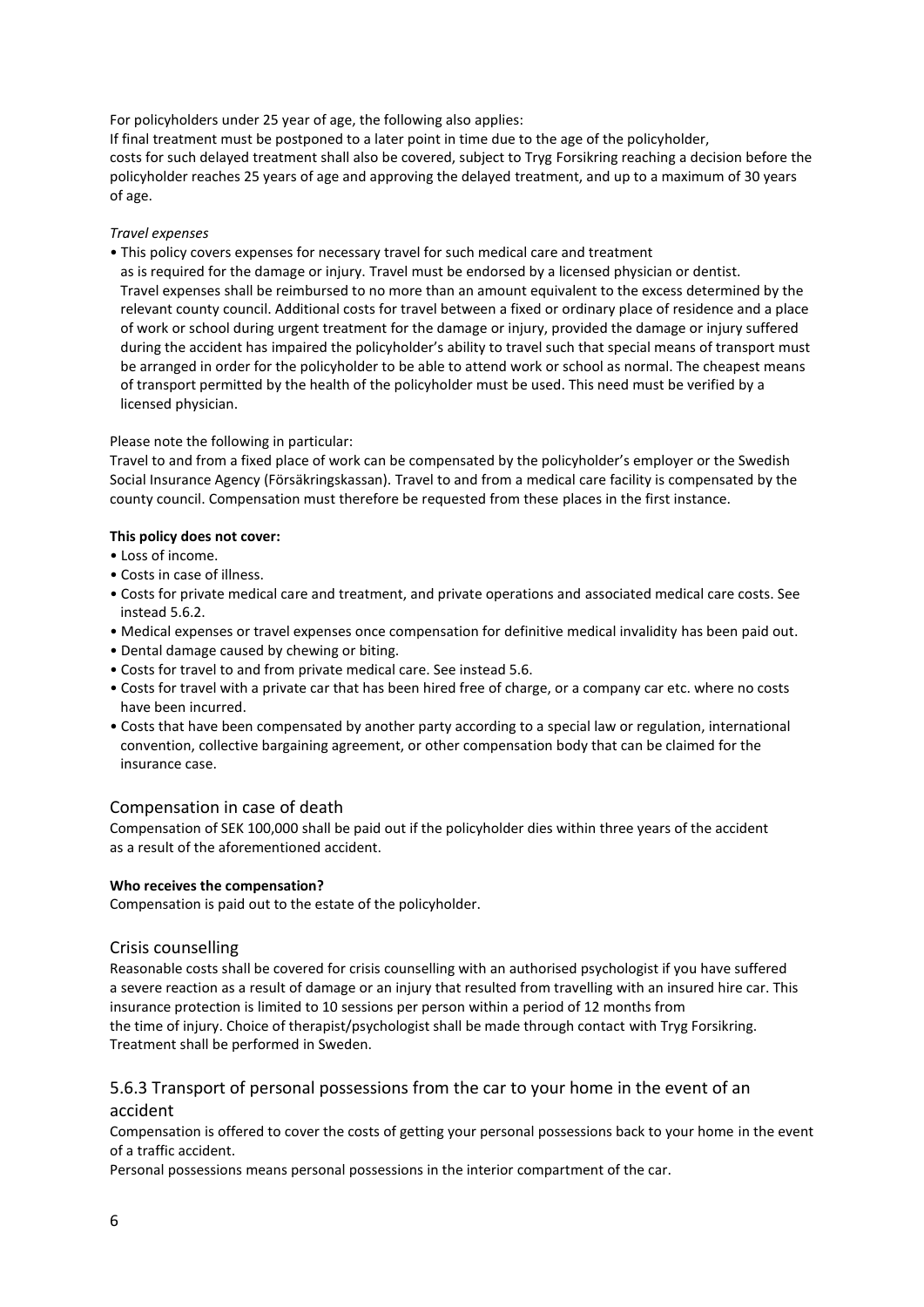#### 5.6.4 Sudden damages to vehicle interior

#### **Damages to interior furnishings**

Covers damage to furnishings inside the vehicle that is caused by a driver or passenger(s) acting in a sudden and unpredictable manner. This insurance does not cover damage caused by animals, smoking or other fire damage, or carrying cargo.

## 5.7 Super PAI

Super PAI includes Theft of Property from the Hire Car.

#### **Theft of Property from the Hire Car**

This policy is valid within Europe in Green Card countries. The policy compensates you for property stolen from the hire car up to an amount of SEK 10,000 in case of theft, attempted theft, or break-in. In the event of a theft carried out following a break-in, this policy only applies from a locked vehicle and to property out of sight. Original receipts must be submitted in order to substantiate your claim to compensation.

Maximum compensation is SEK 10,000

# 6. OTHER INSURANCE POLICIES FOR BUDGET HIRE CARS

## 6.1 Third Party Liability (TPL) and physical damage insurance

All hire cars are covered by motor insurance and physical damage insurance. Motor insurance is a legal requirement.

# 7. DUTY OF CARE/SAFETY REGULATIONS

## Duty of care/safety regulations for drivers

- The vehicle must not be driven by a driver who is over the legal limit with regards to the consumption of Alcohol or any other intoxicant.
- The vehicle may not be driven by a driver who does not have a valid and required driving licence.
- The vehicle may not be used for learning purposes unless the teacher or pupil satisfies the requirements for permitting use by learner drivers.
- Before the vehicle is used on frozen bodies of water, the driver must assure himself/herself that the ice is sufficiently thick immediately before driving or working on frozen bodies of water.

If someone other than the hirer uses the car with the permission of the hirer the same safety regulations that apply to the hirer also apply to this person.

## If the duty of care/safety regulations are not observed

Compensation shall be reduced, normally by 100%. Regulations regarding reduction of compensation can be found in Section 9. Rules of insurance.

## Duty of care/safety regulations for the vehicle

- All vehicle doors, windows and boot must be locked whenever the vehicle is left unattended. The keys to the vehicle must never be left unattended if they are not in a locked location.
- Goods in the vehicle must be stored securely so that they cannot cause damage to the vehicle.
- Manufacturer instructions regarding care and maintenance must be observed at all times.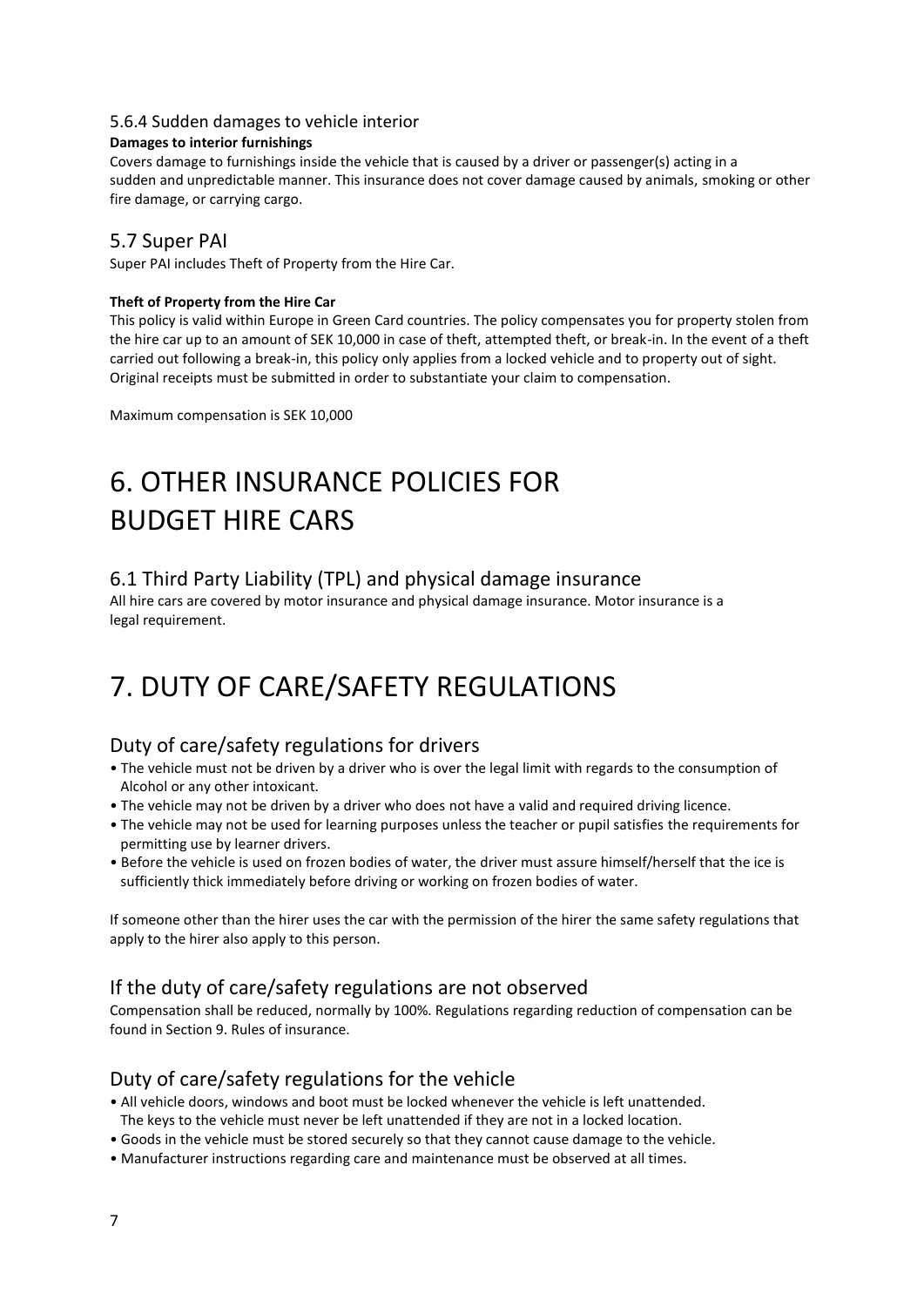# If the duty of care/safety regulations are not observed

Compensation shall be reduced, normally by 25%. For businesspersons, compensation may be reduced or cancelled entirely. Regulations regarding reduction of compensation can be found in Section 9. Rules of insurance.

If someone other than the hirer uses the car with the permission of the hirer the same safety regulations that apply to the hirer also apply to this person.

# 8. RESTRICTIONS – WHAT YOUR INSURANCE DOES NOT **COVER**

## 8.1 Restricted areas and during competitions

This insurance policy is not valid if the vehicle is used in races, for training, to practice driving, for exhibitions or for similar purposes within a restricted competition area.

The policy is not valid if you use the vehicle for competition purposes, for training for such competition purposes, or in the event of high-speed driving under competition-like circumstances.

## 8.2 War, other armed conflict etc.

### Personal injury

This policy does not apply, either in Sweden or another country, for illnesses or injuries suffered as a direct cause or relating to a war, other armed conflict, or war-like political unrest that is on-going at the time that the illness or injury is caused. If, during the insurance period, the policyholder is outside of Sweden in an area where a war, armed conflict or similar unrest breaks out, this restriction shall not apply for the first three months after the incident that triggers these new risks begins. This is subject to the policyholder not taking part in or assuming the role of a reporter or similar regarding the events that trigger the new risks. This policy covers illness or injury caused by persons involved in military peacekeeping missions under the direction of the UN, or other peacekeeping engagement as approved by the Swedish parliament.

#### Property damage

#### In Sweden

This policy does not apply to damages connected with war, war-like events, civil war, revolution, or civil unrest.

#### **Outside of Sweden**

This policy provides compensation subject to damage being caused by war or other unrest, as mentioned above, within 3 months from such time as the unrest broke out, and subject to the vehicle being present in the affected area before such unrest broke out up until the day, on which the damage occurred without interruption. It is furthermore required that the policyholder has not taken part in the events or assumed a role as a reporter or similar, and that he/she has not permitted anyone else to use the vehicle for such purposes.

We shall also pay for additional expenses required for repatriation, through the towing and recovery policy, under the same conditions. Loss of the vehicle due to it being confiscated or left behind during evacuation is covered through the theft and break-in policy.

The motor insurance policy applies for damages where the Swedish Motor Traffic Damage Act (Trafikskadelagen) is applicable.

## 8.3 Acts of terrorism

This policy does not apply to property damage, illness or injury caused by, connected to, or otherwise resulting from explosions or the use of biological, chemical or nuclear substances, nuclear waste, or other substances containing harmful radiation in connection with or resulting from an act of terrorism. An act of terrorism is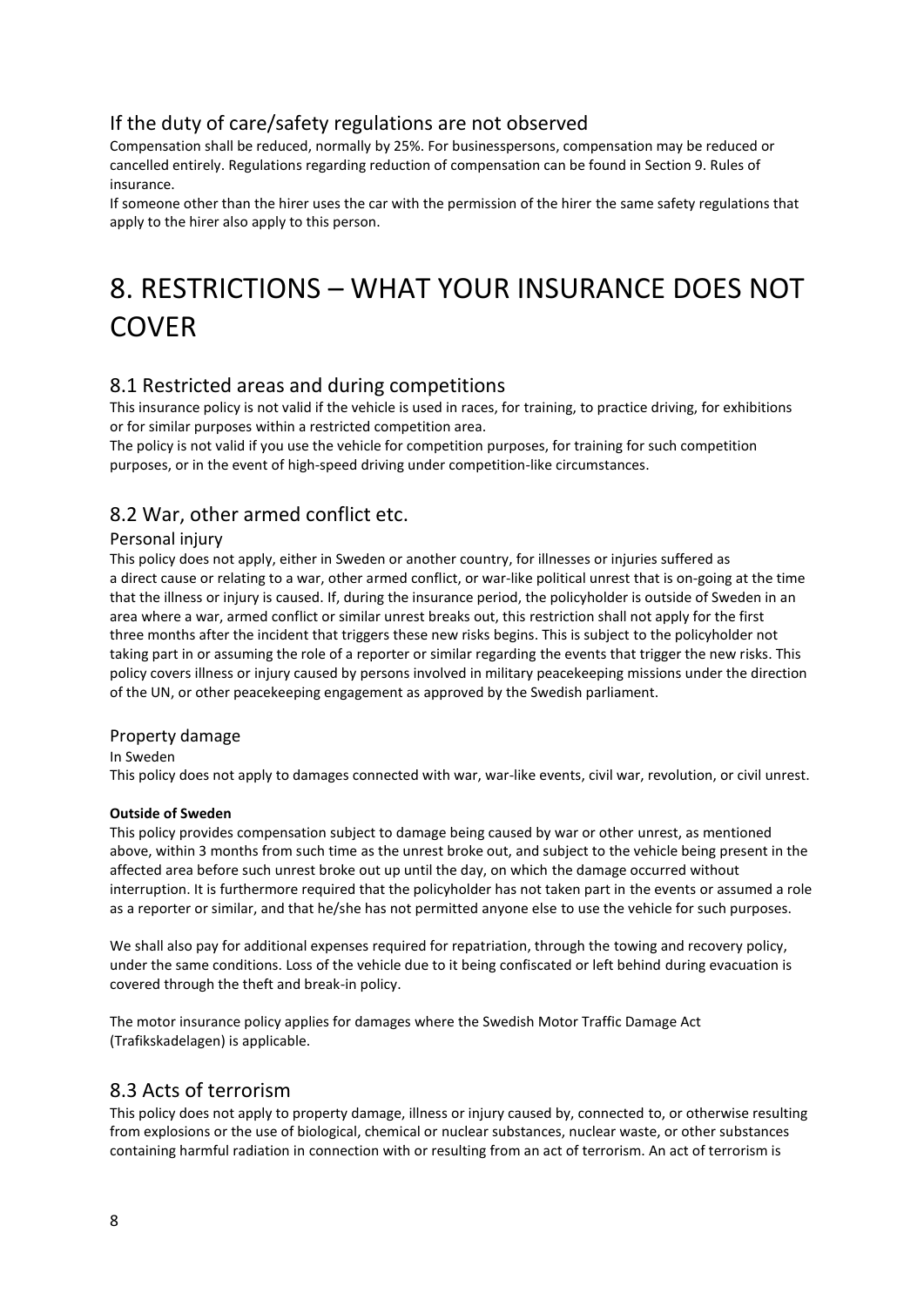defined as an act which causes damage, whereby such an act is punishable in the place where it is committed or damage is incurred, and which appears to have been committed with the aim of:

• seriously frightening a population.

• improperly forcing a public body or international organisation to take a certain action, or seriously destabilising or destroying fundamental political, constitutional, and economic or social structures in a country or international organisation.

## 8.4 Nuclear event

This policy does not apply to property damage, illness or injury caused directly by a nuclear reaction connected with a military operation which the policyholder is engaged in.

## 8.5 Force Majeure

This policy does not apply to losses that may be incurred if the investigation into the insured event or payment of compensation is delayed due to war, war-like events, civil war, revolution, or civil unrest, or due to public measures, strike, lockout, blockade, or similar events, or due to natural disaster.

# 9. RULES OF INSURANCE

## 9.1 Insurer and supervisory authority

The insurer for this policy is Tryg Forsikring A/S via its subsidiary, Tryg forsikring NUF Forsikring. The supervisory authority is the Danish Financial Supervisory Authority.

## 9.2 Restrictions to the liability of Tryg Forsikring

#### 9.2.1 Causing an insurance case

If the policyholder has intentionally caused an insurance case, the insurer shall not pay him/her any compensation. The same shall apply to the extent that the policyholder has intentionally exacerbated the consequences of an insured event.

If the policyholder has caused an insurance event or exacerbated the consequences thereof through gross negligence, then compensation for him/her may be reduced according to what is reasonable with respect to his/her circumstances and the circumstances as a whole. The same shall apply if the policyholder must otherwise be assumed to have acted or failed to act in the knowledge that this infers a significant risk that such damage shall occur.

If damage was caused through negligence that is not gross, in connection with a breach of a duty of care or safety regulations in the policy wording, we shall be entitled to reduce insurance compensation by a reasonable amount.

#### 9.2.2 If you fail to observe the duty of care – consumers

If the policyholder has failed to observe the duty of care/safety regulations in the insurance agreement or a regulation which the policy wording refers to, insurance compensation for this policyholder may be reduced by a reasonable amount. This reduction shall be reasonable with respect to the circumstances associated with the damage incurred.

#### 9.2.3 If you fail to observe the safety regulations – businesspersons

If, in case of an insurance case, the policyholder has failed to observe a safety regulation that is stipulated in the policy wording or a regulation which the wording refers to, compensation shall be paid out from the policy only to the extent that it may be assumed that such damage would have occurred even if the regulation had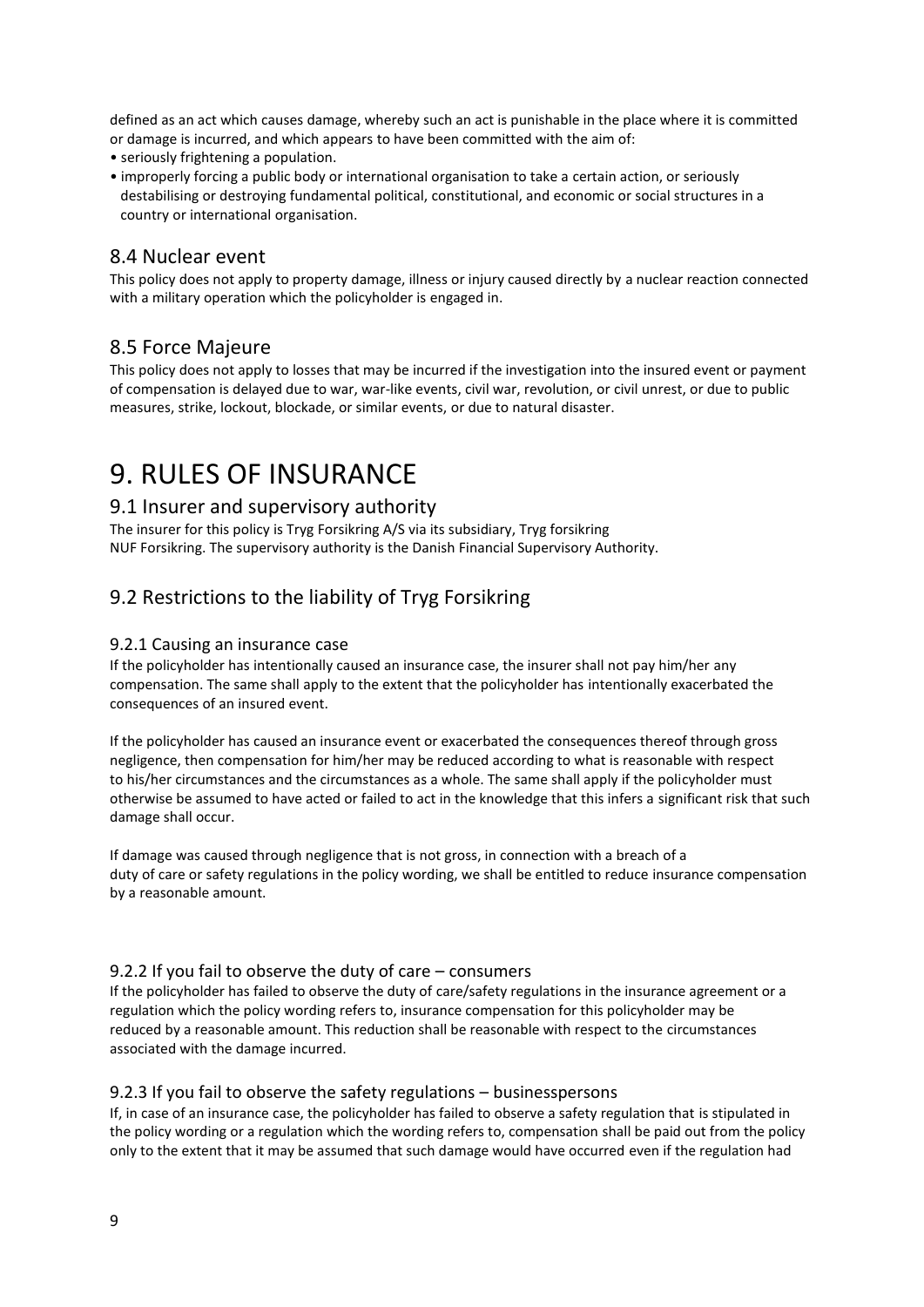been observed. The policyholder is considered equivalent to another person whose responsibility it was to ensure that the regulation is observed.

## 9.2.4 Incorrect information during handling of a claim

If the policyholder or anyone else requesting compensation from Tryg Forsikring after an insurance case has intentionally or through gross negligence provided incorrect information, concealed information, or hidden anything that is significant with respect to the assessment of said person's right to compensation from the insurer, the compensation that would otherwise have been paid may be reduced to a reasonable extent with respect to the circumstances. In the worst case, such a reduction may result in you or anyone else requesting compensation from us receiving no compensation whatsoever.

## 9.2.5 Reduction of insurance compensation

If the policyholder has disregarded his/her obligations according to the insurance agreement, compensation shall be reduced by a reasonable amount. The extent to which compensation is to be reduced shall be determined according to what is reasonable with respect to all current circumstances. Facts of significance in this respect are whether such disregarding of obligations was intentional, or otherwise the level of negligence. Consideration shall be given to whether there exist extenuating circumstances, or whether such a reduction would be of an unreasonably large magnitude. In the event of a serious breach of your obligations, you may forfeit your compensation entirely.

When reducing compensation, we take into account how long the obligation was disregarded for, whether the property is worth stealing, the value of the property, the location and exposure of the property, and whether the incident occurred in an urban area, large city or the countryside.

## 9.3 Regulating damages

### 9.3.1 Reporting damages and claiming compensation

Illnesses or injuries which may entitle you to compensation must be reported to Tryg Forsikring as soon as possible. If Tryg Forsikring requests such, the person making the claim to compensation must submit a doctor's note and other documentation relevant for determining the right to compensation. The costs for the doctor's note and other documentation shall be reimbursed by Tryg forsikring . Claims to compensation for costs must be verified by original documents. The policyholder's right to compensation is subject to him/her engaging a physician, whom Tryg Forsikring will instruct, without delay. Tryg Forsikring shall be granted consent to collect such information as it requires to assess the policyholder's right to compensation from physicians, hospitals, other medical care facilities, general health insurance providers, or other insurance institutions if Tryg Forsikring requests such. It arises from the compensation component that Tryg Forsikring healthcare planning will always arrange private medical care.

#### 9.3.2 Time for paying out insurance compensation

Tryg Forsikring shall pay out compensation from this insurance no later than one month after the right to compensation arose and the person making the claim to compensation has fulfilled the requirements in the section Reporting damages and claiming compensation.

If the person making the claim to compensation clearly has a right to at least a certain sum, this sum shall be paid out immediately and offset against the final compensation amount. 9.3.3 Statute of limitations

#### **1. Insurance compensation**

A person who wishes to receive compensation from his/her insurance policy or other insurance protection must bring his/her claim within ten years from such time as the event which entitles him/her to such protection according to the insurance agreement occurs.

If the person who wishes to receive insurance protection has submitted his/her claim to the insurer within the period indicated in the first clause, the deadline for bringing the claim is always six months from such time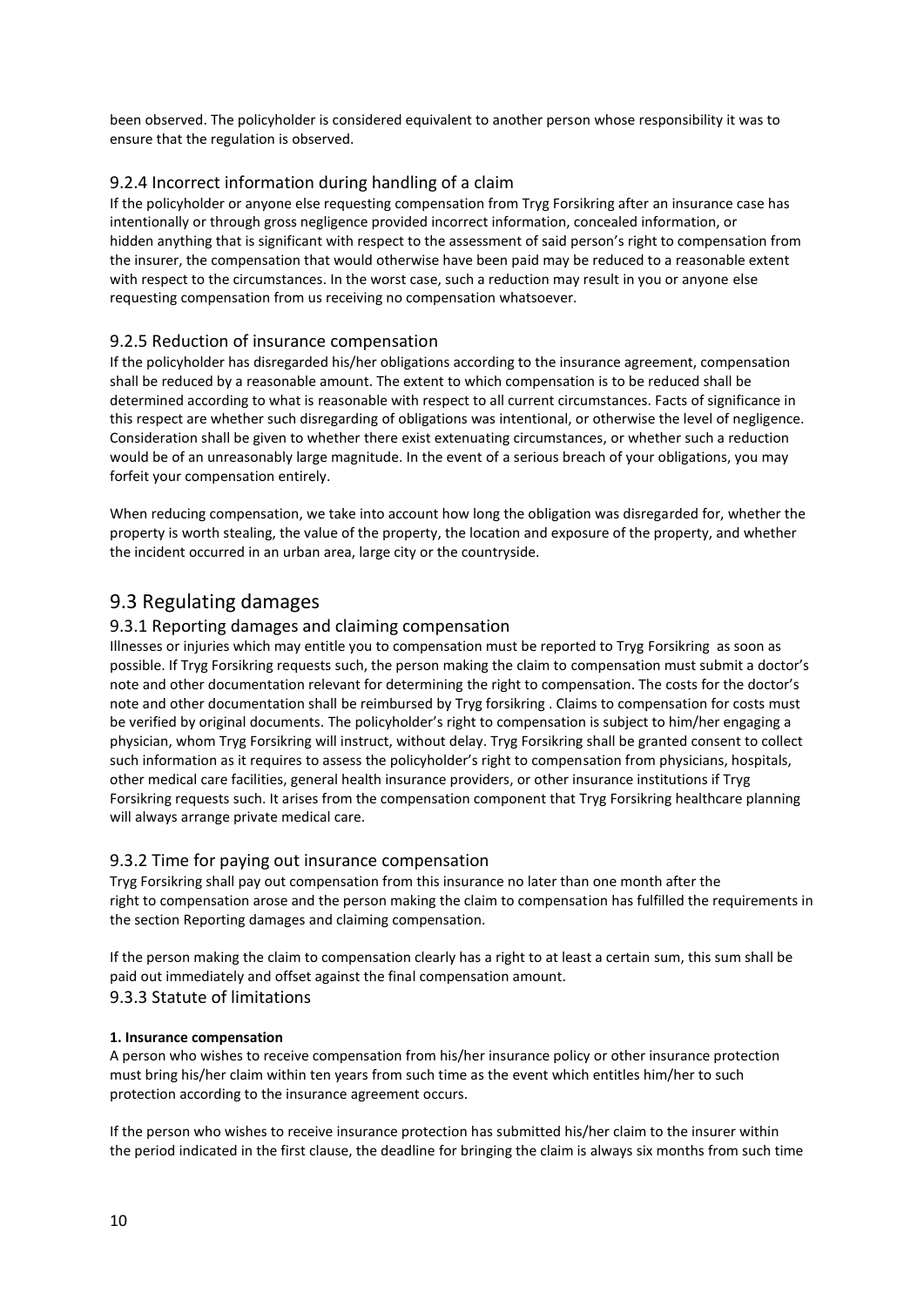as the company has declared that it has made a decision regarding the claim. In the event of recovery of sums between insurers, the deadline for bringing the claim is always at least 1 year from the time of the payment underlying the claim to recovery.

If a deadline to bring a claim or a statue of limitations has not yet expired at such time as proceedings are initiated before a committee for alternative resolution of the dispute, the deadline shall pass no later than one month after conclusion of the proceedings before the committee.

If the claim is not brought according to this paragraph, the right to insurance protection is forfeited. Earlier provisions regarding the statute of limitations apply to insurance agreements that began before 1 January 2015 and have not been renewed thereafter (older policies), unless otherwise arises from the clause below.

The provisions in this wording regarding the statute of limitations shall also be applied to older policies if the event which, according to the insurance agreement, entitles him/her to compensation from his/her insurance policy or other insurance protection occurs after 1 January 2015.

#### **2. Compensation for traffic liability damage**

Persons who wish to receive compensation according to this Act must bring their claim within 10 years from the date of the damage event.

However, if the injured party requests reassessment according to Chapter 5, section 5 of the Swedish Tort Liability Act (Skadeståndslagen 1972:207), the claim must be brought within 3 years from such time as the circumstances underlying the petition for reassessment arose.

If the person who wishes to receive compensation has reported the damage to the insurer within the period indicated in the first clause, the deadline for bringing the claim is always 6 months from such time as the insurer has declared that it has made a decision regarding the claim.

Otherwise, the applicable provisions are such as arise from the policy wording, the Swedish Insurance Agreement Act (Försäkringsavtalslagen 2005:104), and the Motor Traffic Damage Act (1975:1410).

#### **Transitional provisions**

Earlier provisions regarding the statute of limitations for compensation for motor traffic damage shall apply to a claim that is based on damages if the damage event occurred before the date of coming into legal force, 1st January 2015.

The provisions under G.6 paragraph 2 of this wording regarding the statute of limitations for compensation for motor traffic damage shall also be applied to older claims that are not based on damages if the agreement regarding motor insurance was entered into before the effective date and was not renewed thereafter.

## 9.4 Applicable law

The insurance agreement is subject to Swedish law. The most important provisions can be found in the Insurance Agreement Act (2005:104), and the Motor Traffic Damage Act (1975:1410). Disputes arising from the insurance agreement shall be handled before a Swedish court under application of Swedish law.

## 9.5 What to do if you disagree with us

In the first instance, please contact the risk assessor or claims adjuster who is handling your case. A conversation may provide you with more information and may help to clear up any misunderstandings. If you feel that you have not been treated fairly, please contact your case worker's supervisor. If you are still not satisfied, the following options are available to you with respect to having your case reassessed.

## 9.5.1 Swedish Board for Insurance of Persons (Personförsäkringsnämnden)

It is the duty of the Board to issue an advisory opinion, upon request from an insurance policyholder, in disputes between policyholders and insurers regarding healthcare, accident, and life insurance.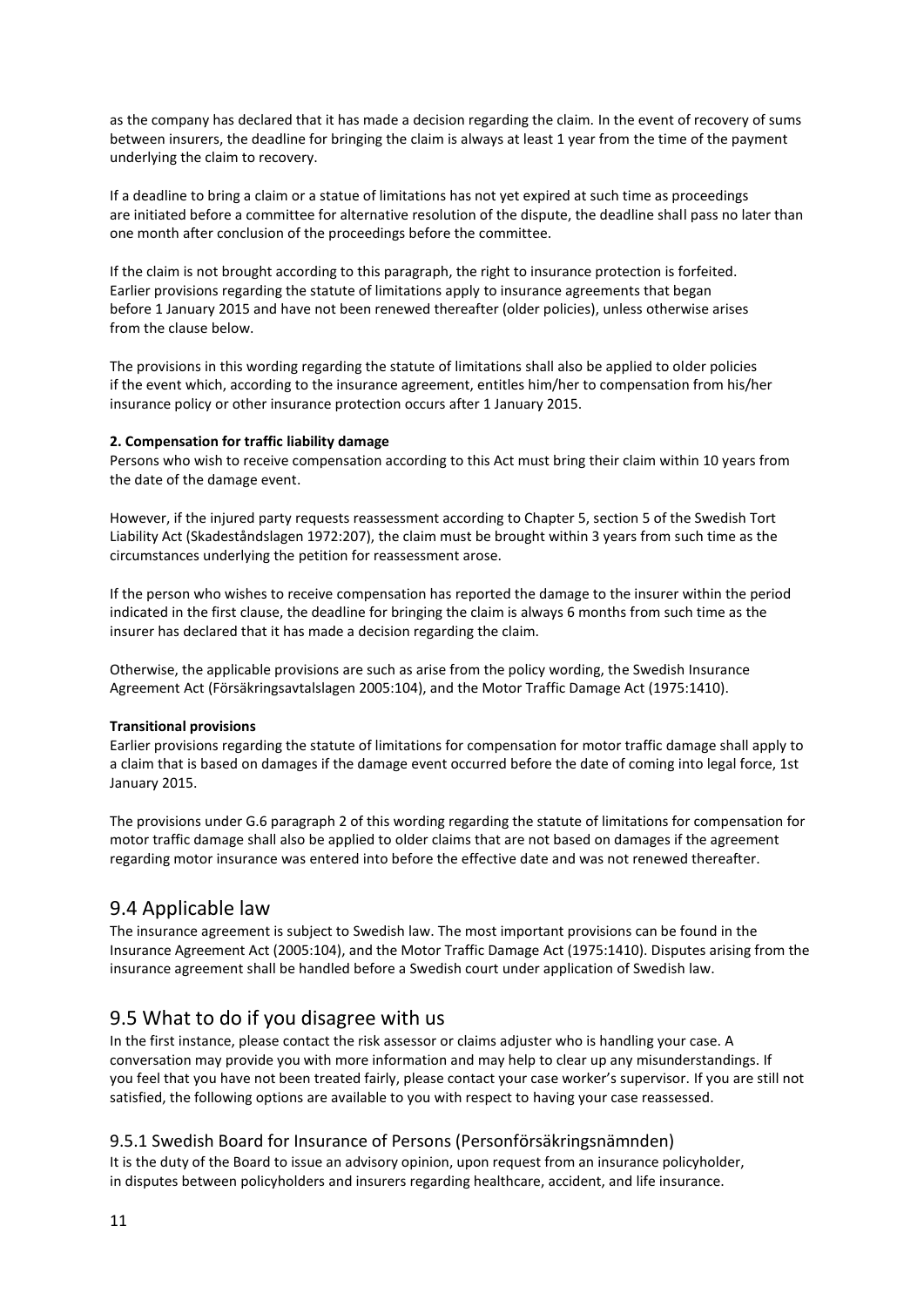The authority of the Board is limited to matters, in which the Board requires assistance from a consulting physician in matters of medical insurance. Reassessment is free of charge and can be requested from Personförsäkringsnämnden Box 24067 104 50 Stockholm Tel 08-522 787 20 Fax 08-522 787 30.

### 9.5.2 Swedish National Board for Consumer Complaints (Allmänna reklamationsnämnden, ARN)

ARN is a public authority in Sweden which handles disputes between consumers and businesspersons. It is the consumer who makes the application. Applications to ARN must be submitted no later than one year after the consumer complained to his/her insurer. The insurer then issues a statement on the application. The Board then recommends a resolution for the dispute.

Allmänna reklamationsnämnden Box 174 101 23 Stockholm www.arn.se arn@arn.se 08-508 860 00

### 9.5.3 Swedish Board for Legal Protection Insurance Issues (Nämnden för Rättsskyddsfrågor)

FNR is a board for alternative resolution of disputes regarding legal protection insurance and motor insurance which acts as legal counsel with regards to handling personal injuries. Applications to FNR must be made no later than 12 months from the time of the insurer's final decision. The insurer issues a statement on the application, after which FNR issues an advisory opinion.

Insurance Sweden (Svensk Försäkrings Nämnder) Nämnden för Rättsskyddsfrågor Box 24067 104 50 Stockholm www.forsakringsnamnder.se

## 9.5.4 Swedish Road Traffic Injuries Commission (Trafikskadenämnden, TSN)

The Road Traffic Injuries Commission reviews all compensation matters, regardless of their nature. The Commission primarily handles issues regarding compensation in case of invalidity and death. If the injured party so requests, the Commission can also review matters relating to compensation for personal injury.

The Road Traffic Injuries Commission is a commission that was set up by the insurance companies and works towards standardised and reasonable compensation in the event of personal injury within the scope of motor insurance. In accordance with the Swedish Parliament's wording in the Motor Traffic Damage Act

#### 9.5.5 Ordinary courts

Regardless of whether or not your case is reviewed by one of the above boards or commissions, you can still bring your dispute before a court for judicial review. There are a few opportunities available for claiming back costs from general legal aid or legal protection insurance, for example in home insurance matters.

## 9.5.6 Swedish Consumer Insurance Agency (Konsumenternas försäkringsbyrå)

You can also get information and guidance on matters relating to insurance from the Swedish Consumer Insurance Agency: Box 24215 104 51 Stockholm Tel 08–22 58 00 (9.00-12.00)